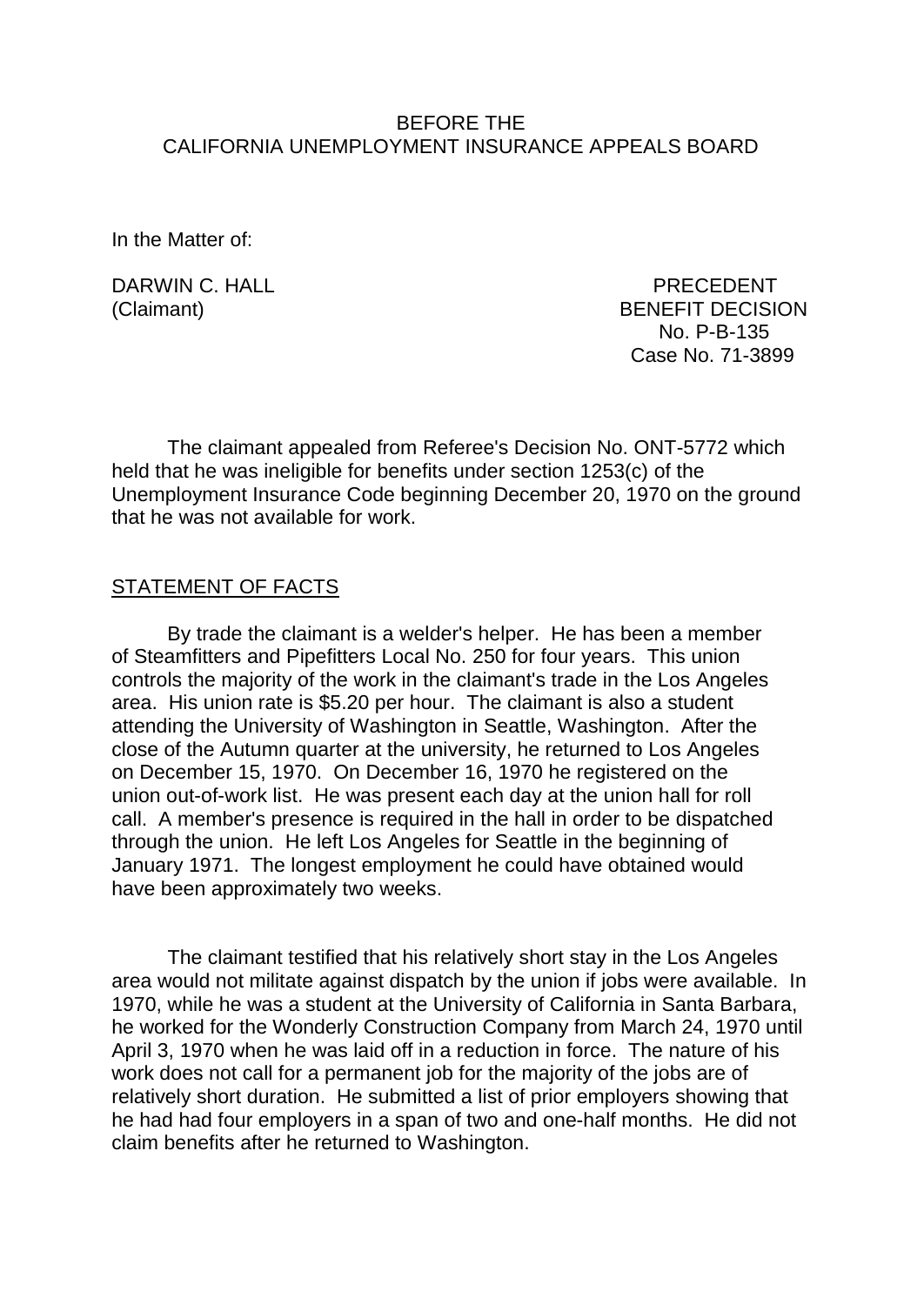The Department made an inquiry to the union business agent about the claimant's status. The Department was informed that the claimant was on the union out-of-work list but had not been dispatched because of his position on the list and the depressed labor market.

## REASONS FOR DECISION

Section 1253(c) of the Unemployment Insurance Code provides that a claimant is eligible to receive benefits with respect to any week only if "he was able to work and available for work for that week."

We held in Appeals Board Decision No. P-B-17 that a claimant is available for work under section 1253(c) of the code if he is ready, willing and able to accept suitable employment in a labor market where there is an adequate demand for his services and he has not placed undue restrictions upon acceptable work.

Restrictions which have the effect of preventing a claimant from meeting the eligibility provisions of section 1253(c) include a restriction to work of a limited duration, irrespective of the reason for such limitation. This concept has been long established in this board's history.

We believe that a claimant whose primary consideration is the continuation of his college education, while obtaining work during vacation intervals is only a secondary one, does not meet the availability for work requirement of section 1253(c). On the other hand, a college student who expresses a willingness to forego school attendance if he is able to secure full-time employment is available for work.

This principle is exemplified in the cases from other jurisdictions we have examined. For example, the issue was stated succinctly by a Pennsylvania court as follows:

"In applying the tests of availability and ability where a student claimant is pursuing a full-time course in a high school, the following conditions should be considered: Whether or not the student has paid full tuition for the semester; whether or not the student follows a regular curriculum with every indication of intent to complete his studies; the total of his school hours and the time required for study and preparation after school hours;